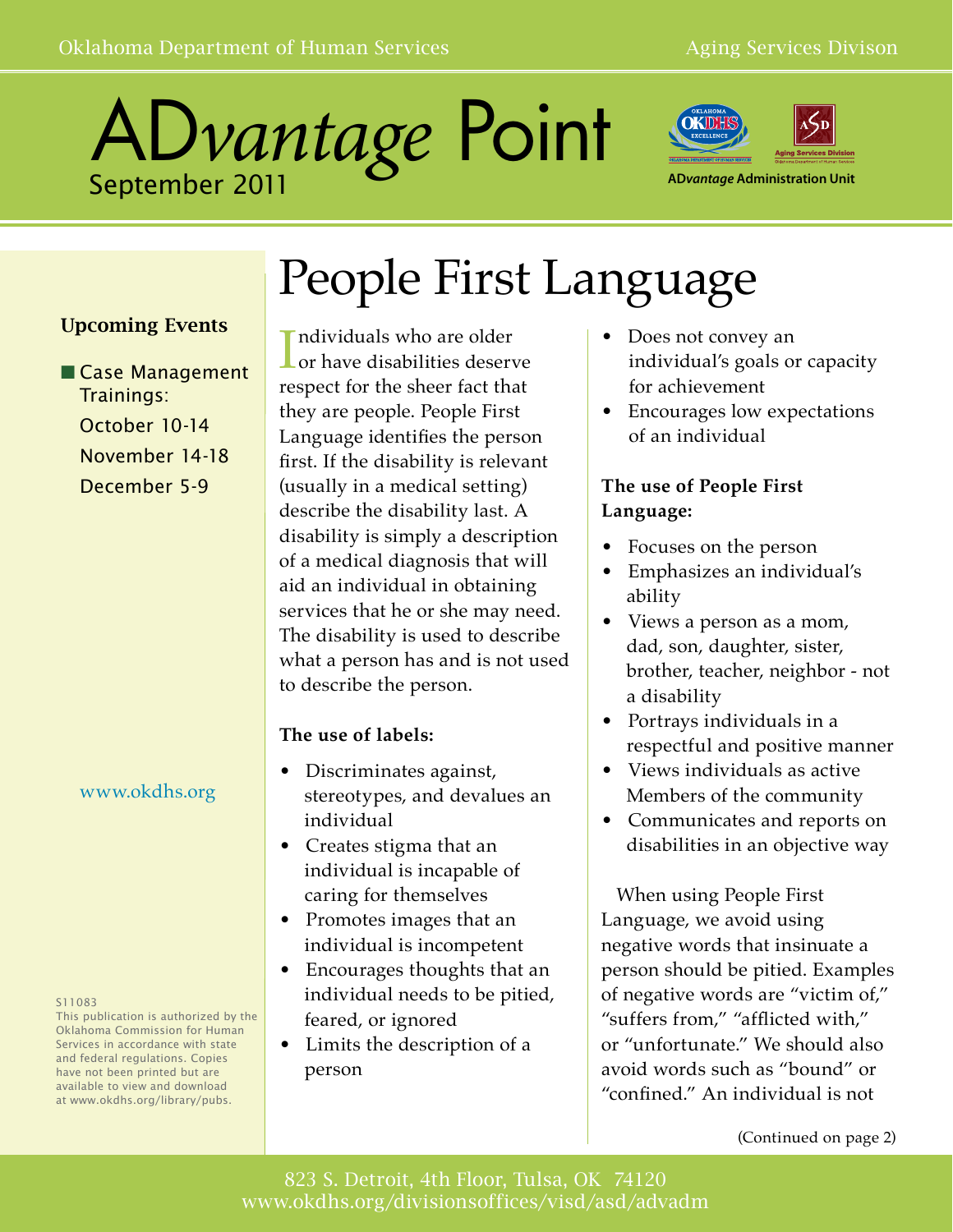#### (Continued from page 1)

tied to a wheelchair. A wheelchair provides the person with the freedom to be mobile. People First Language helps us recognize that individuals who are older or have a disability are ordinary people with hopes, dreams and goals.

#### **Examples of People First Language:**

- A person with a disability or a person
- A person who has a hearing impairment
- A person who uses a wheelchair
- An individual with an intellectual disability
- A person who communicates with a device
- An individual who walks with crutches

 Kathie Snow at www.disabilityisnatural.org has written extensively on this subject. "People First Language puts the person first before the disability and describes what a person has, not what a person is." To make her point she ask, "Are you myopic or do you wear glasses? Are

you cancerous or do you have cancer?"

 When you grow older or if you become disabled, how would you want people to describe you? Please be cognizant of the language used to describe people with disabilities and become an advocate for People First Language.  $\mathbb{S}^3$ 

 The International Council on Active Aging recently launched its "Changing the Way We Age® Campaign" to focus "on shifting society's perceptions of aging, and taking action to overturn stereotypes and encourage more positive, realistic views of aging." Read more about the ICAA's campaign and guidelines for effective communication with older adults at www.changingthewayweage.com

## 2011 Senior Day at the Capitol

 The OKDHS Aging Services Division hosted its annual Senior Day at the Capitol on Feb. 28. About 450 seniors and advocates for the aging and disabled gathered at Oklahoma's state capitol building. They filled the chambers and gallery of the House of Representatives to capacity while the crowd's overflow viewed the impressive list of presenters on closed-circuit television from their representative's offices.

 Opening remarks were made by Tim Hataway, chairperson for the State Council on Aging, followed by a heartfelt welcome from Rep. David Dank, R-Oklahoma City. The keynote speaker was Rev. George E. Young Sr., who serves as a Member of the Oklahoma Commission for Human Services. Esther Houser, state long-term care ombudsman, spoke on advocacy and Shirley Cox, ASD legal services developer, gave a legislative review of bills affecting aging and disabled Oklahomans slated to be heard this legislative session.

 Rep. Sally Kern, R-Oklahoma City and Rep. Anastasia Pittman, D-Oklahoma City, also addressed the gathering. Rep. Jeannie McDaniel, D-Tulsa, attended the event in the House chambers. ASD Director Lance Robertson concluded the program.

 Each speaker stressed the importance of helping aging Oklahomans achieve their goals of continued independence and autonomy. Afterward, seniors and their advocates met with legislators to discuss their views on legislative issues that could affect them.

 Participants also had access to more than 20 exhibitors in the Capitol rotunda. Exhibitors included OKDHS Aging Services Division, Oklahoma Silver Haired Legislature, Mental Health Association of Oklahoma, Oklahoma State Council on Aging, Oklahoma Alliance on Aging and Legal Aid Services of Oklahoma, Inc.

 Mark your calendars now for the next Senior Day at the Capitol on Feb. 27, 2012.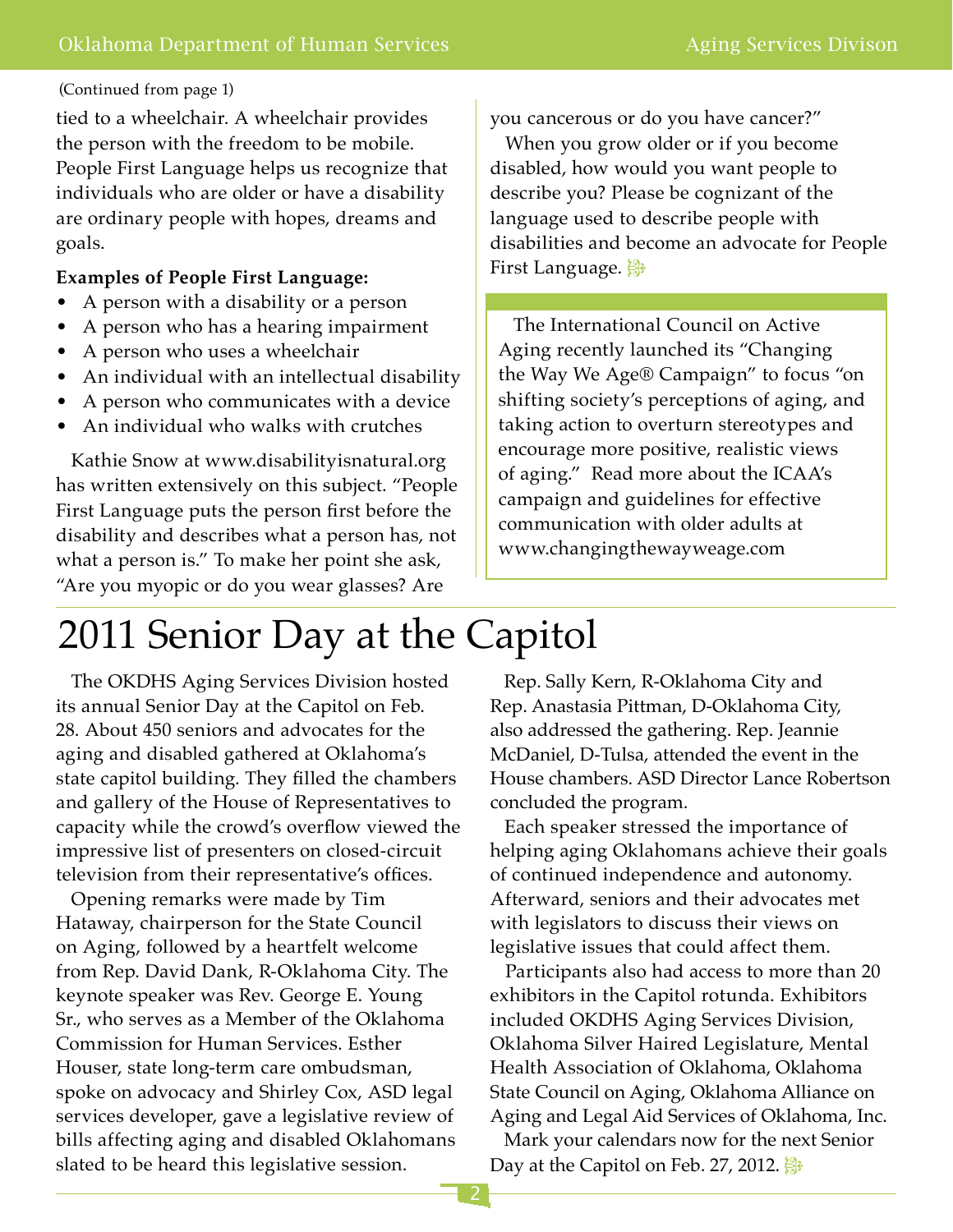# Member Spotlight: Leah Campbell

Leah Campbell is a natural-born trailblazer.<br>In fact, she was riding horses at an age when most babies are resting comfortably in their cribs. Leah started riding horses at the tender age of two weeks and this lifelong trailblazing spirit has served her well.

 Leah, who turned 33 in August, was born and raised in Altus. She was an active child who started losing her vision two weeks before her 11th birthday. At first, doctors thought Leah had lyme disease and her vision fluctuated for the next eight months. At 15, she started having neurological symptoms and the following year doctors at the Mayo Clinic diagnosed her with a mild case of relapsing/remitting childhood MS.

 Leah continued to seek more information about MS and spent years blazing trails to doctors across the nation. "When I was younger, I went to a slew of doctors trying to figure out what was wrong – a family doctor, pediatrician, pediatric neurologist, neuropathologist, pediatric

immunologist, rheumatologist, Mayo Clinic pediatric neurologist, an adult MS specialist, an MS specialist in Memphis, Tenn., two MS specialists in San Antonio and an MS specialist in Oklahoma City who diagnosed me, 17 years later on May 31, 2006, with Devic's syndrome," she said.

 Devic's syndrome, or neuromyelitis optica, is similar to MS and is named after Eugene Devic, one of the researchers who first identified the syndrome in 1894. According to the National Institute of Neurological Disorders and Stroke, neuromyelitis optica is "…an uncommon syndrome of the central nervous system that affects the optic nerves and spinal cord. Individuals with neuromyelitis optica develop optic neuritis, which causes pain in the eye and



Theresa and Leah Campbell

vision loss, and transverse myelitis, which causes weakness, numbness, and sometimes paralysis of the arms and legs."

 Devic's Syndrome may have caused Leah's blindness and quadriplegia, but it did not stop her trailblazing spirit.

 Leah was the first student with blindness to successfully graduate from Altus Public Schools and was named class salutatorian. She was a

> well-rounded student and very active in student council, the National Honor Society and Close-Up. She was on the Future Farmers of America officer team and served as a representative at the FFA Leadership Conference in Washington, D.C.

 In the summer of 1994, Leah traveled to Lion's World Services for the Blind in Little Rock, Ark., to train in independent living skills. Afterward, she obtained her guide dog, Precious, from Pilot Dogs Columbus, Ohio.

 Leah was the first student with blindness to attend Rhodes College in Memphis, Tenn. She graduated with a Bachelor of Arts in mathematics and a minor in business, maintaining a 3.24 grade point average.

*"When I was younger, I went to a slew of* 

*doctors trying to figure out what was wrong ..."*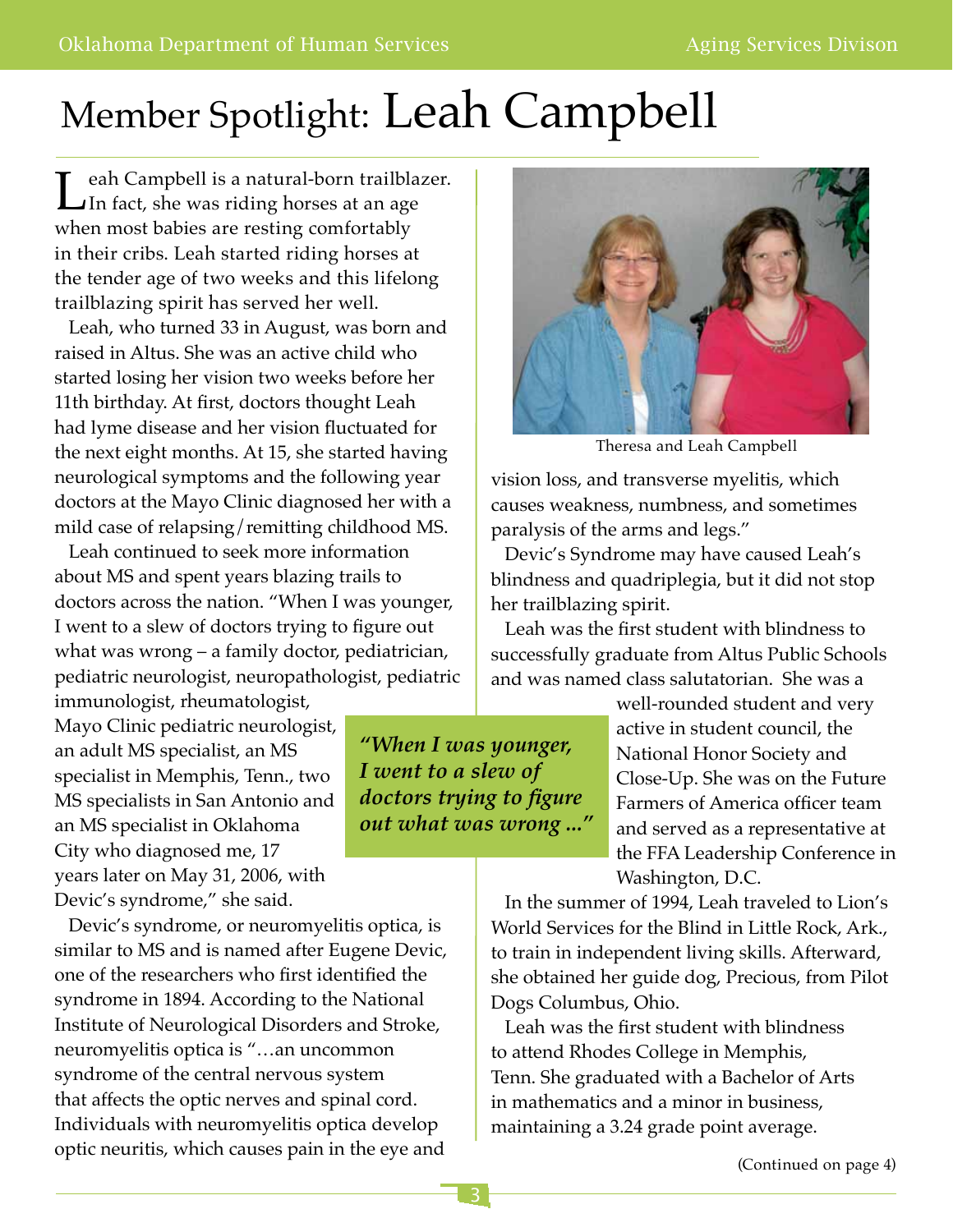#### (Continued from page 3)

 Leah still loves riding horses and is currently customizing her own equine therapy routine. In her free time she volunteers by answering a phone help line for people with disabilities. She enjoys helping others with challenges they encounter.

 According to the NINDS, there is no cure for Devic's Syndrome, but there are therapies to treat an attack, reduce symptoms and prevent relapses. Leah is optimistic about her diagnosis. "Now knowing what I have, there is a treatment and I do chemotherapy every six months in an attempt to keep the disease from recurring," she said.

 With the assistance of AD*vantage* services, Leah lives at home with her mom, Theresa, and her kitten, Topaze. "My AD*vantage* case manager Anita and aide Carol are awesome," Leah said.

 Leah's mom is a full-time French and Spanish teacher at Altus High School. Leah's father, Don, is also a teacher and lives in Kentucky.

However, he plans to retire and return to Altus this summer. Leah's family also includes her halfbrother, Pat, his wife and three children.

 Leah knows a few things about blazing trails. Her advice to other AD*vantage* Members is to have patience and be persistent in seeking resources – advice she exemplifies on a daily basis.

### **Helpful links**

Mayo Clinic: www.mayoclinic.com/ National Institute of Neurological Disorders and Stroke: www.ninds.nih.gov/ Lion's World Services for the Blind: www.lwsb.org/ Pilot Dogs, Columbus OH: sites.google.com/site/pilotdogs/ For more information about Devic's Syndrome: www.ninds.nih.gov/disorders/ neuromyelitis\_optica/neuromyelitis\_optica. htm

## Inside the AAU: Service Plan Authorization Unit

 The Service Plan Authorization Unit focuses on the importance of Members receiving services in order to remain safely in their homes and active in their communities. The authorized service plan allows the Member to receive supports which empower them to live the life he or she chooses. The SPA Unit supports the case managers by reviewing the service plans to ensure accuracy and by authorizing appropriate and cost-effective service plans.

 The SPA Unit consists of 13 team Members under the supervision of Lisa Reuter, programs supervisor. In addition to regular duties, five SPA team Members assist with CD-PASS service option plans and two assist with the Assisted Living service option plans. The SPA staff ensures the central components of an AD*.*  Service Plan are present, identify health and safety issues and verify legal requirements

of the plan. The SPA Unit is responsible for reviewing new service plans, reassessment plans, addendums and corrections. They also communicate with providers to answer questions or to cover service plans that are incomplete or inaccurate, making certain that the correct payor source and Service/HCPC codes are identified for AD*vantage* Program paid services, durable medical equipment and supplies.

 The SPA staff works diligently as a team to ensure service plans are processed within a fiveday turn around time so Members may receive needed services. The SPA Unit's commitment is driven by their core values of Member-centered focus, mutual respect and support, competency, responsibility, detail-orientation, timeliness, efficiency, accuracy, team drive and staff/ provider development.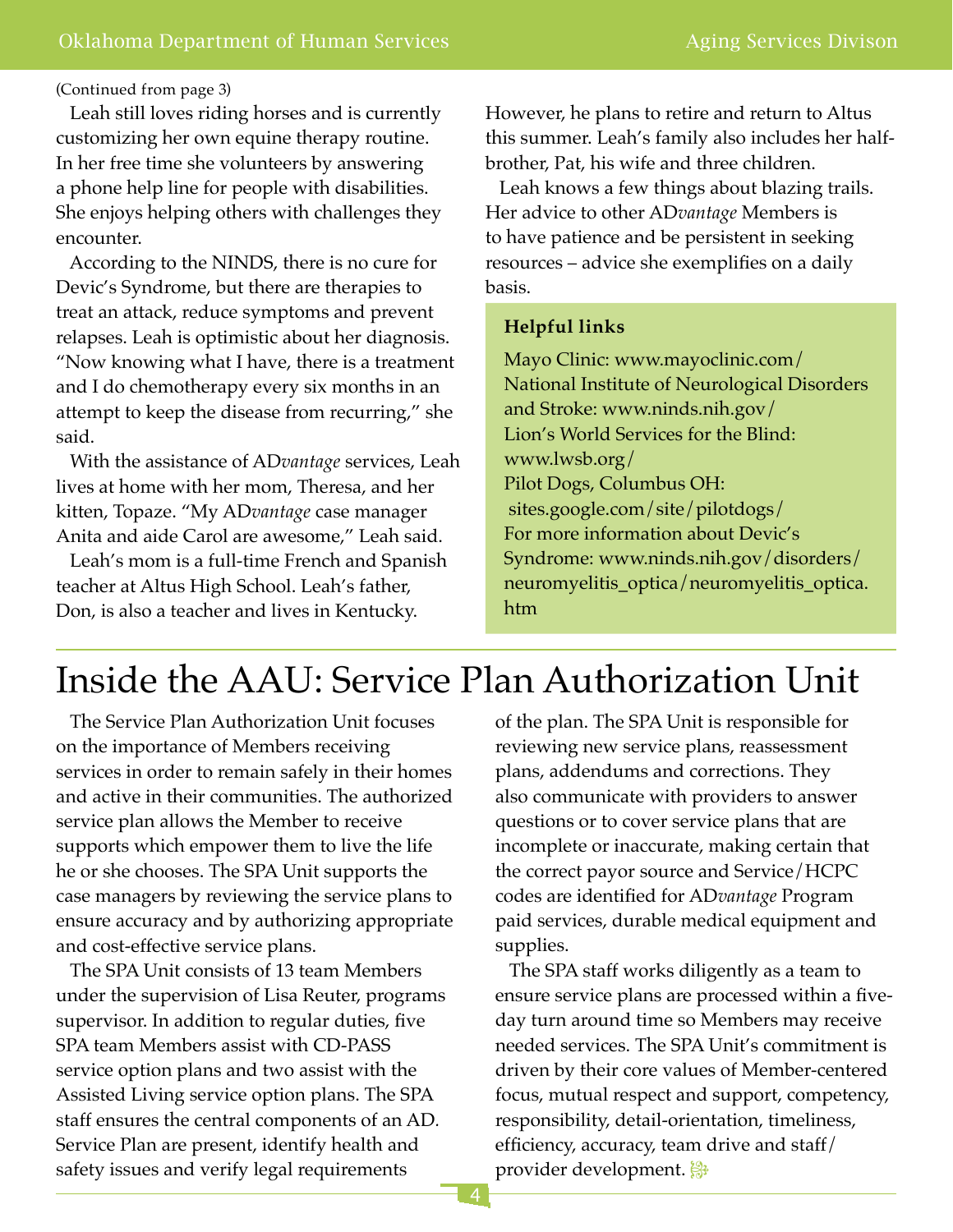# AAU Team Spotlight: Lisa Reuter, SPA Programs Supervisor

 Lisa Reuter and the AD*vantage* Service Plan Authorization Unit make a great team in assuring the health and welfare of AD*vantage*  Members. She supervises 13 employees in the SPA Unit. Authorizing appropriate and costeffective service plans is all in a day's work for Lisa and her team. She loves the people and providers she works with and constantly sings their praises.

 Lisa's empathy is evidenced through her life and career choices. She started helping her mother with hospice at the age of 10 and continued until she was 16 and became a certified nursing assistant. Lisa's career path also includes working in a hospital as a skilled nurse in orthopedics, followed by five years as a physician's substitute at a plasma center. She has also worked in home health as a personal care assistant and as a home health branch manager for two years.

 Because of her compassion and desire to help on a statewide level, Lisa joined the AD*vantage*  Program in 2006 as a service plan clinical analyst and became a programs supervisor for the SPA Unit in 2008. Lisa says she was drawn to the AD*vantage* Program because of the compassion people have to help the Members and truly finds the job rewarding. She also works with Assisted Living Services option, is a contact for the Medically Fragile Waiver Unit and serves on the AAU safety committee.

 Lisa was born and raised in Nebraska with two sisters and one brother. She moved to Tulsa in 2004 with her fiancé, Brannon, and her family. She has been blessed with two children, son Coty, 17, and daughter, Cortney,



*Lisa Reuter started helping her mother with hospice at the age of 10. Her compassion and desire to help on a statewide level led her to become an ADvantage Program service plan clinical analyst in 2006.*

14. Lisa has a strong sense of family and says her favorite thing to do is to spend time with her wonderful children and fiancé and just "chill." Lisa's belief in continuing education has led her to pursue a degree in nursing from Tulsa Community College.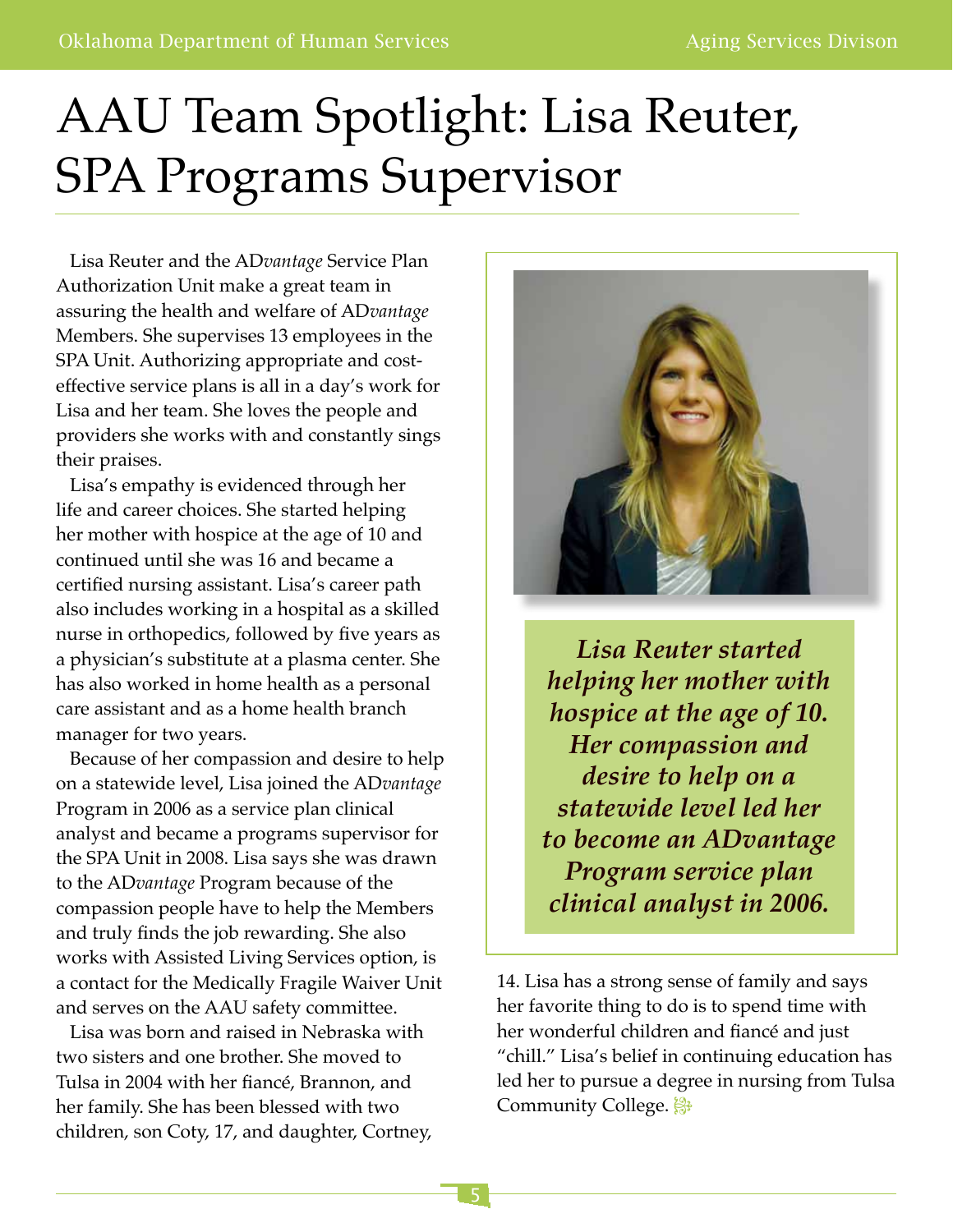# In-Home Care Workers Have Heart

The 2011 Personal Care Assistant Conference,<br>hosted by the OKDHS Aging Services Division, was held March 10, in Norman. The conference, supported by the sponsorship of many of our provider agencies, was held to recognize and honor hard-working personal care assistants for their incredible dedication, generosity and bravery in caring for, and providing services to, our aging and disabled population.

 This year's conference theme was "In-Home Care Workers Have Heart." Lance Robertson, director of OKDHS Aging Services Division,

opened the conference with a heartfelt welcome and remarks of appreciation for the meaningful work of all in-home care workers. Representatives from a variety of provider agencies attended including 87 inhome care workers.

 Kelli Davidson, OKDHS Aging Services Division, served as chairperson of the conference and master of ceremonies for the awards presentations. There were 57 PCAs nominated for outstanding service to our Members.

 Amy Miller and Karolyn Miller shared recognition and a \$300 cash prize as co-winners of the "Extra

Mile Award." Camden Sparks and Rebecca Moore, both of Mays Plus, tied for the "Above and Beyond Award." Each received trophies and \$300. Darlene Smith of Sans Bois received \$500 and a trophy declaring her the "Best of the Best." Tracey Helms from Oak View Health Services was named 2011 "PCA of the Year." She received a trophy and a \$1000 cash award.

 Terry Lynch, guest speaker, started the morning with "Above and Beyond: A Son's Thanks to Caregivers." Lynch owns the consulting business Strategies for Independent Aging and is the author of "But I Don't Want Eldercare!"

 John Booker shared his expertise about the Direct Care Alliance, Inc.'s Voices Institute and state initiatives. Booker has been a CNA for more than 30 years and a Member of the DCA's board of directors since 2000. He is founding director of the National Association of Direct Care Workers of Color Inc., and founding

### **Outstanding PCAs**

- Ida Eskew of Health Care Innovations Private Services
- Kathy Hargrave of Mays Plus
- Regina Kenieutubbe of Gentiva Health Services
- Brenda Mayes of Peters Agency
- Neva Harcrow, Stacie McDonald, and Vicky Janway of Med-Corp Plus
- Kathy Newton of Oxford Health Care
- Amanda Flynn of Little Dixie Home Health.

president of the Indiana Care Givers Association. He has also authored essays and editorials published by the National Clearinghouse on the Direct Care Workforce and Nursing Homes Long Term Care Management magazine.

 Helen Hanson, a CNA and graduate of the DCA's Voices Institute, and Leonila Vega, Esq., a civil rights attorney specializing in elder and disability law, co-presented on national policy initiatives.

 The afternoon presentations, "Meeting IHCW's Everyday Challenges," were given by Dr. Mac McCrory. McCrory is a principal partner in

Development by Design, Inc., an adjunct instructor at the Spears School of Business at OSU and author of more than 25 professional publications, including his newest book, "Fight the Good Fight."

 The afternoon concluded with a panel discussion on "Finding Solutions for IHCW's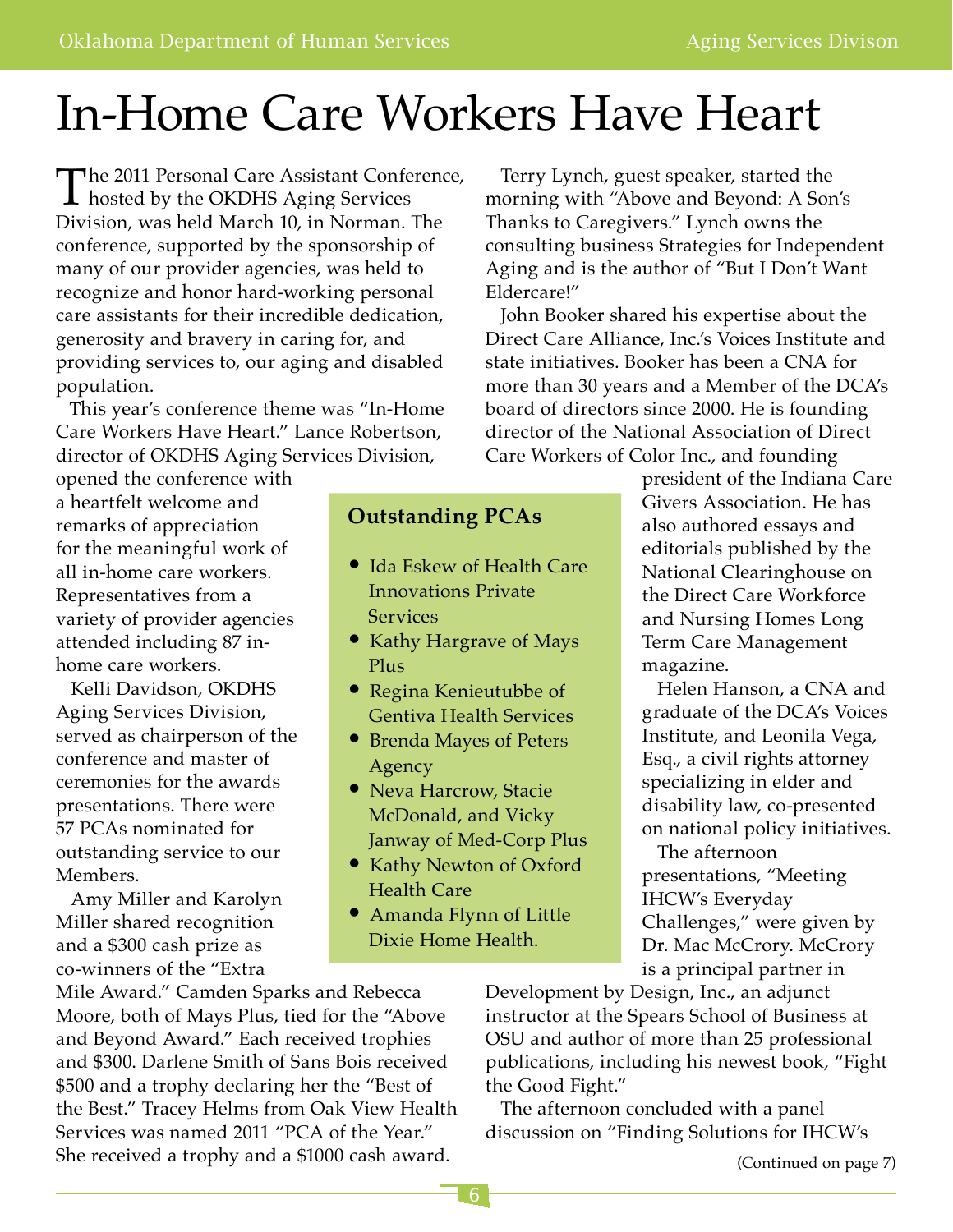## Oklahoma ABLE Tech: Oklahoma's Assistive Technology Program

Oklahoma ABLE Tech is a federally-funded statewide assistive technology program located on the campus of Oklahoma State University in Stillwater. ABLE Tech's mission is to improve the access to and acquisition of assistive technology for individuals with disabilities. There is a tremendous variety of assistive technology available today. ABLE Tech provides a way for individuals with disabilities, their family Members, service providers or other advocates to connect to assistive technology information, demonstrations and short-term device loans to compare a variety of devices before purchasing.

 Individuals, their providers or advocates may visit or contact a device demonstration center located throughout the state. Information available at the centers includes:

- Hands-on exploration of assistive technology
- Information on the latest technology
- Low-tech solutions and adaptations
- Vendor sources

 In addition to the demonstration center located on OSU's Stillwater campus, ABLE Tech also partners with several programs in Oklahoma City, Tulsa and Stillwater. Detailed information on device demonstration centers can be found on the Oklahoma ABLE Tech website at the end of this article.

 ABLE Tech also operates a short-term device loan program that allows Oklahomans to borrow assistive technology at no charge.

 The device loan program allows individuals and those assisting them to:

- Ensure compatibility between the device and user
- Have back-up equipment while waiting for equipment to be repaired
- Have a device while waiting for the arrival of new equipment

 The device loan duration varies from two to six weeks. Assistive devices are available for hearing, vision, education, recreation, communication, computer access, aids for daily living and environmental adaptations. A complete inventory of equipment available for loan may be reviewed on the ABLE Tech website linked below.

 Other services offered through ABLE Tech include:

- Equipment exchange website, The Oklahoma Equipment Exchange, where individuals may list assistive devices they no longer use and wish to sell or give away
- Low-interest bank loans for the purchase of assistive technology through BancFirst
- Information on assistive technology by calling a statewide, toll-free number 1-888-885-5588, www.ok.gov/abletech

#### (Continued from page 6)

Everyday Challenges" with Rep. Joe Dorman, D-Rush Springs; Patty Holderman, LCSW; Laree Reidenbaugh, OKDHS; Tom Dunning, ASD programs administrator, Home and Community Based Services, OKDHS; and Direct Care Workers Alliance Members Vega, Hanson, Booker and Lynch.

 The 2011 conference recognized all of Oklahoma's in-home care workers for truly having a heart for our aging and disabled population. While it is hard to imagine how this year's conference will be outdone, it is certainly with great expectation that we look forward to the 2012 PCA Conference.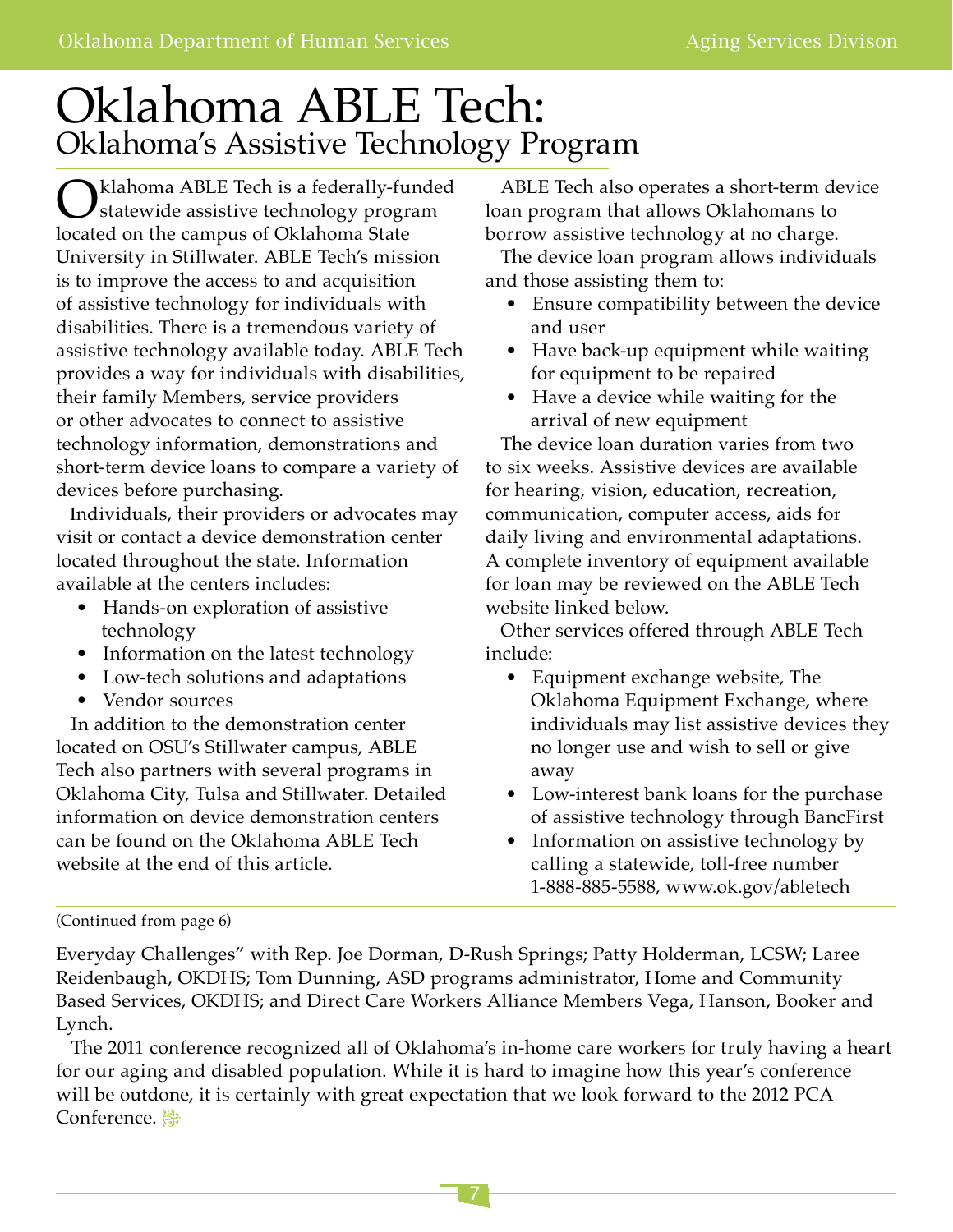# 36th Annual Oklahoma Conference On Aging, "Real World, Real Aging"

 $\mathbf{M}$  ore than 1,300 seniors and professionals from<br>Oklahoma Conference on Asian "Daal Warld, Baal Oklahoma Conference on Aging "Real World, Real Aging," held May 10-12 at the Embassy Suites Hotel and Conference Center in Norman. The conference was hosted by the OKDHS Aging Services Division.

 On May 10, adults age 60 and older participated in Senior Day, a free event, which started with a continental breakfast and included health screenings, chair massages, more than 20 workshops and lunch. Special guests OKDHS Director Howard Hendrick and Marjorie Petty, director of the U.S. Health and Human Services Region Six, gave remarks during the luncheon. Winners of the seniors' poetry contest were also announced.

### **Poetry Contest Winners**

### **Women's Division:**

- **First place** Lou Ann Carey, Vian
- **Second place** Marjorie Hobbs, Marietta
- **Third place** Delvine Nally, Tulsa
- **Honorable mention** Patricia Cooper, Duncan

### **Men's Division:**

- **First place**  Glen Burkhalter, Granite
- **Second place**  Cecil Phillips, Broken Arrow
- **Third place**  Ancil Simmons, Bernice
- **Honorable mention**  J.W. Brantley, Broken Bow

 The Senior Day keynote speaker was Barbara Holmberg, wellness author, co-founder of Qi Life Coaching and nurse practitioner with 25 years of women's health experience. Holmberg's humorous topic was titled "Aging Gracefully, the Battle with Nose Hair."

 On May 11 and 12, the conference's Professional Days featured sessions for experts in aging, health and social services, students, advocates, state officials and corporate representatives. Workshop session topics ranged from caregiving and senior rights to healthy aging, mental health, community living and professional development. Jim Miller, columnist and creator of "Savvy Senior," a media/information service devoted to baby boomers, senior citizens and the families who support them, was keynote speaker for Professional Days. His topic was titled "Good Things for Seniors."

 The conference included a Senior Resource Fair with more than 60 exhibitors, a film festival and the 2011 Achievement in Aging awards.

### **2011 Achievement in Aging Awards Recipients**

- **Outstanding Program** Love and Marshall County RSVP Marietta
- **Outstanding Professional** Marie Trenary Ponca City
- **Lifetime Achievement in Aging** Rachel Boggess Edmond
- **Lifetime Achievement in Aging** Judy Leitner Oklahoma City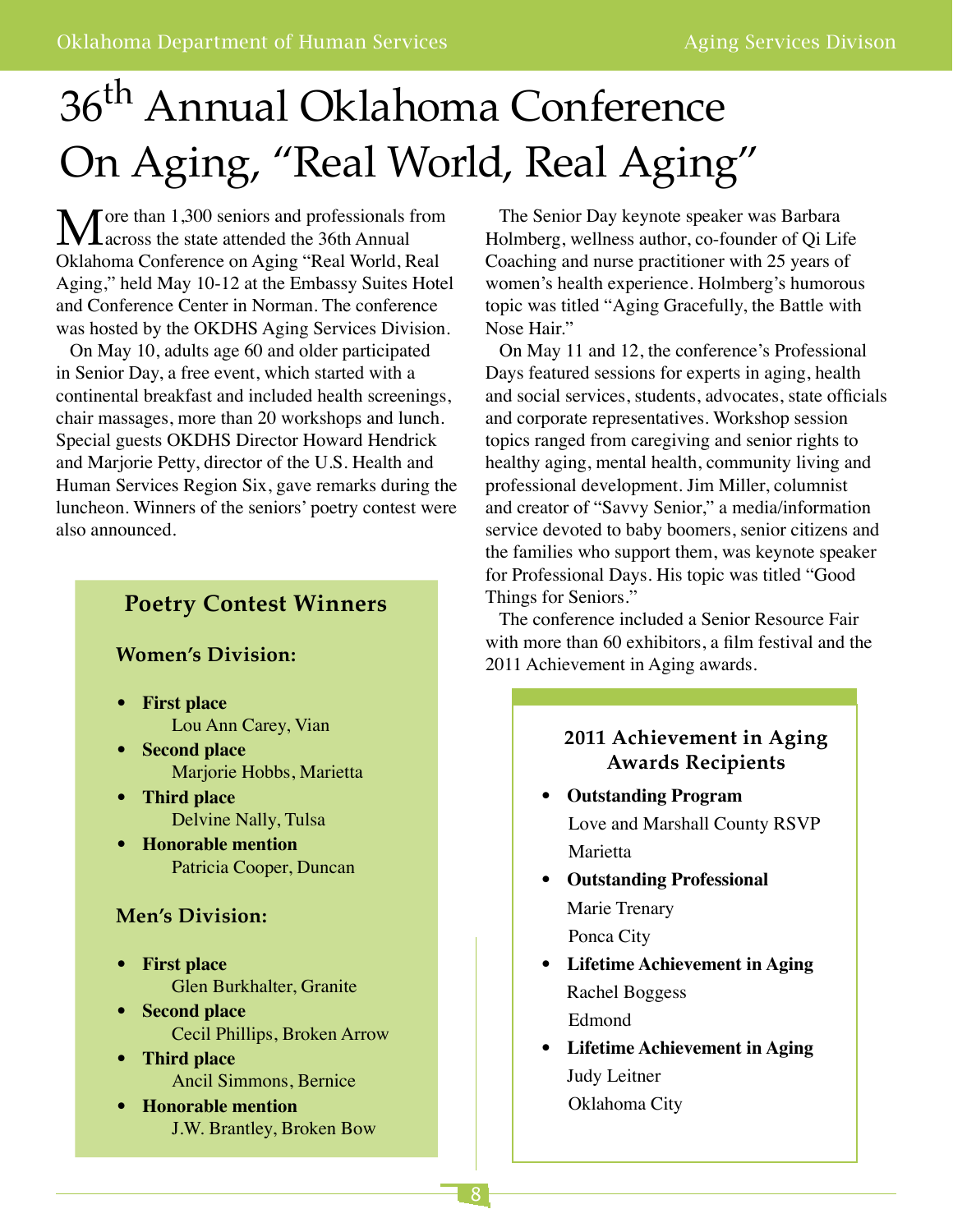## ASD's Redetermination Unit for Medical Eligibility

The Redetermination Unit is part of ASD's Home

- **1** and Community Based Services. Staff includes: • Maggie Mugg, nurse programs assistant administrator
- Kim Sanders, administrative assistant
- Rhonda James, area nurse
- Deborah Robison, back-up area nurse and nurses:
- Carolyn Kitchens Lisa Watson
	-
- 
- 
- John Wedel
- Jennifer Parker Sherry Vaughn
- Lien Truong Becky Wingard

 Redetermination Unit nurses review each annual reassessment (UCAT Part III) completed by Oklahoma case managers for level of care medical eligibility. This performance measure is a CMS requirement in order for Oklahoma to maintain and continue providing the AD*vantage* Waiver

Program. The Redetermination Unit nurse reviews the UCAT Part III to determine if the documentation supports the case manager's recommendation and assigned scores. The documentation is

then compared to OAC 317:35-17-2 criteria to verify Nursing Facility Level of Care medical eligibility.

 If the Redetermination Unit nurse cannot make a recommendation based on the UCAT Part III, additional information or clarification may be requested from the case manager. Cooperation and prompt reply (within 72 hours) from the case manager will facilitate the least possible disruption in the process. However, if the UCAT Part III does not support a recertification finding and adequate additional information cannot be obtained from the case manager, the only option for the Redetermination Unit nurse is to recommend denial for the AD*vantage* Program and request the local OKDHS nurse go back into the home to reassess

and complete another UCAT Part I and Part III. The local OKDHS nurse makes a recommendation to the area nurse who makes the final decision based on OAC 317:35-17-2.

The OKDHS Aging Services Division wants<br>to ensure every Member who meets eligibility remains in the AD*vantage* program. Thorough and accurate documentation by the case manager supporting the assigned scores and recommendation is imperative. Not everyone will meet Nursing Facility Level of Care requirements and may be referred for other services such as the State Plan Personal Care Program. Additionally, it is critical that the UCAT Part III reassessment is received at AAU in a timely manner to allow sufficient time for level of care verification prior to the end of the current certification period. Many people will utilize the assessment long after it is

> completed and submitted to AAU. The UCAT Part III must paint a comprehensive picture of the Member including his or her supports and needs. It also paints a picture of the case manager's efforts to assist the Member to remain healthy, safe

and as independent as possible in the community. To assist the case manager in completing the<br>UCAT Part III with the required information, the UCAT Assessor Manual was revised in May. It will soon be available on the AAU website and is available now via email request to Kim Sanders at Kim.Sanders@okdhs.org. UCAT assessor refresher training will also be offered around the state for case managers. The first training was held in Enid on July 14. For information or registration, contact Donna Munyon at Donna.Munyon@okdhs.org or Debra Robison at Debra.Robison@okdhs.org. Refer any questions to Rhonda James, R.N., HCMN III at 918-776-8090.

*"The UCAT Part III must paint a comprehensive picture of the Member including his or her supports and needs."*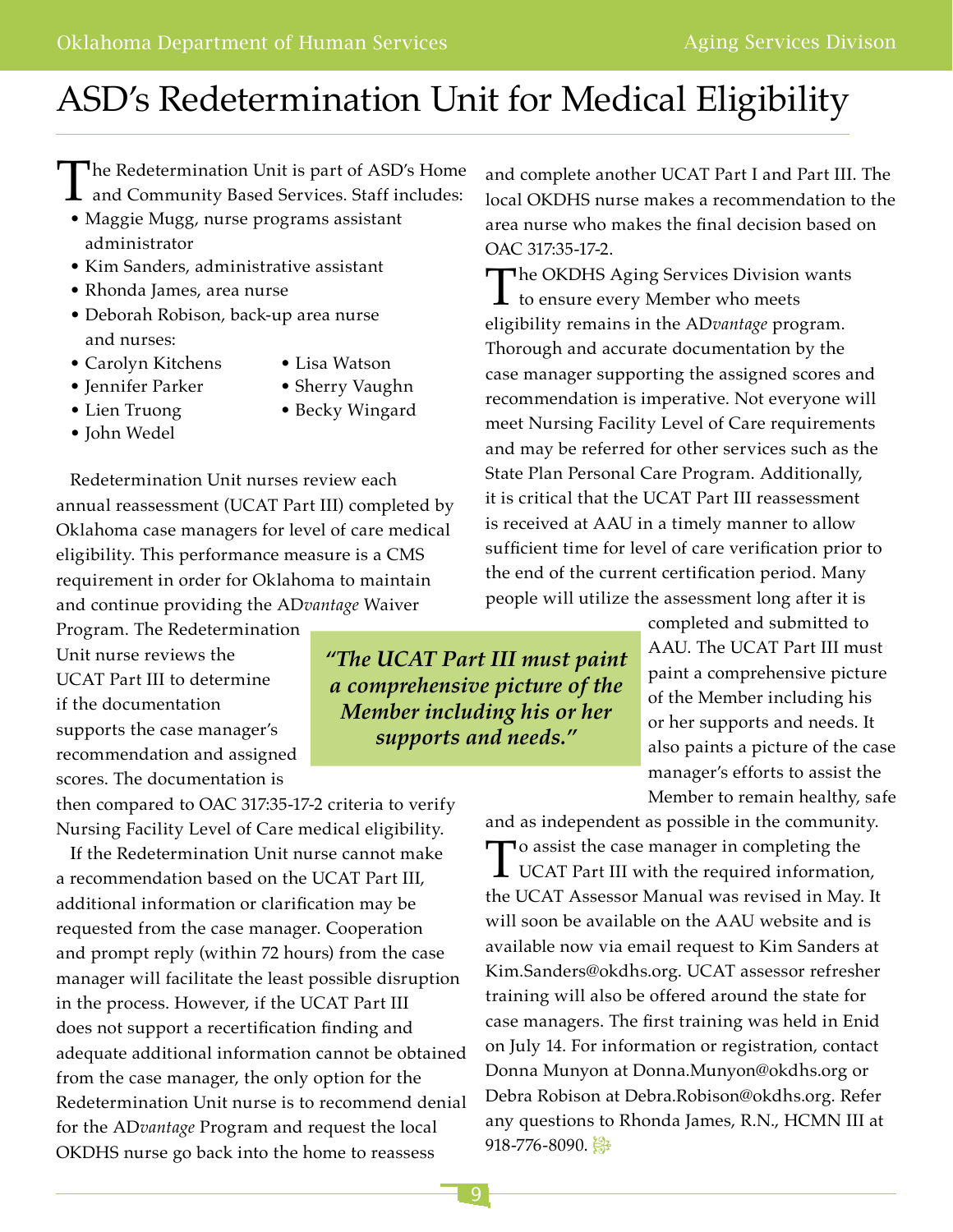## Case Management Units: Billable vs. Non-Billable

 $A$ <sup>s a case manager you may have asked,<br>"How do I know which case manager"</sup> activities are billable?" Case managers perform multiple levels of assistance to our AD*vantage*  Members every day. While most of these activities are billable, some are not. The AAU has experienced a sharp increase in Service Plan Addendums requesting additional Case Management units which prompted our clinical staff to take a close look at case manager progress notes. We would like to share our findings but first let's review some basic policies regarding case management services:

### **OAC 317:30-5-763 states the following:**

 Services included in the AD*vantage* Program are as follows:

### (1) **Case Management.**

 (A) Case management services are services that assist a Member in gaining access to medical, social, educational or other services, regardless of payment source of services, that may benefit the Member in maintaining health and safety. Case managers initiate and oversee necessary assessments and reassessments to establish or re-establish waiver program eligibility. Case managers develop the Member's comprehensive plan of care…Case managers initiate the addition of necessary services or deletion of unnecessary services, as dictated by the Member's condition and available support. Case managers monitor the Member's condition to ensure delivery and appropriateness of services and initiate plan of care reviews…

 (B) Providers may only claim time for billable case management activities described as follows:

 (i) A billable case management activity is any task or function defined under OAC 317:30-5-763(1)(A) that only an AD*vantage* case manager because of skill, training or authority, can perform on behalf of a Member;

 (ii) Ancillary activities such as clerical tasks like mailing, copying, filing, faxing, drive time or supervisory/administrative activities are not billable case management activities, although the administrative cost of these activities and other normal and customary business overhead costs have been included in the reimbursement rate for billable activities.

 In summary, the only billable activities are ones that are the core functions of case management including assessment, planning, implementation, monitoring and reassessment. Billable case management activities must be related to services which directly benefit the Member.

 Some problem areas were identified during the clinical review of case manager notes. The following were found as examples of non-billable activities and billable activities determined to be excessive units, not eligible for reimbursement.

**Non-billable:** Units billed for chart audits, chart reviews, etc. These activities are considered administrative and are included in overhead costs. The case manager is expected to review the chart at the time of each monitoring call or visit in an effort to determine that appropriate services are in place.

**Non-billable:** Billing for time required to correct errors in Service Plan development or certification requests whether requested by case manager supervisor or AAU.

(Continued on page 11)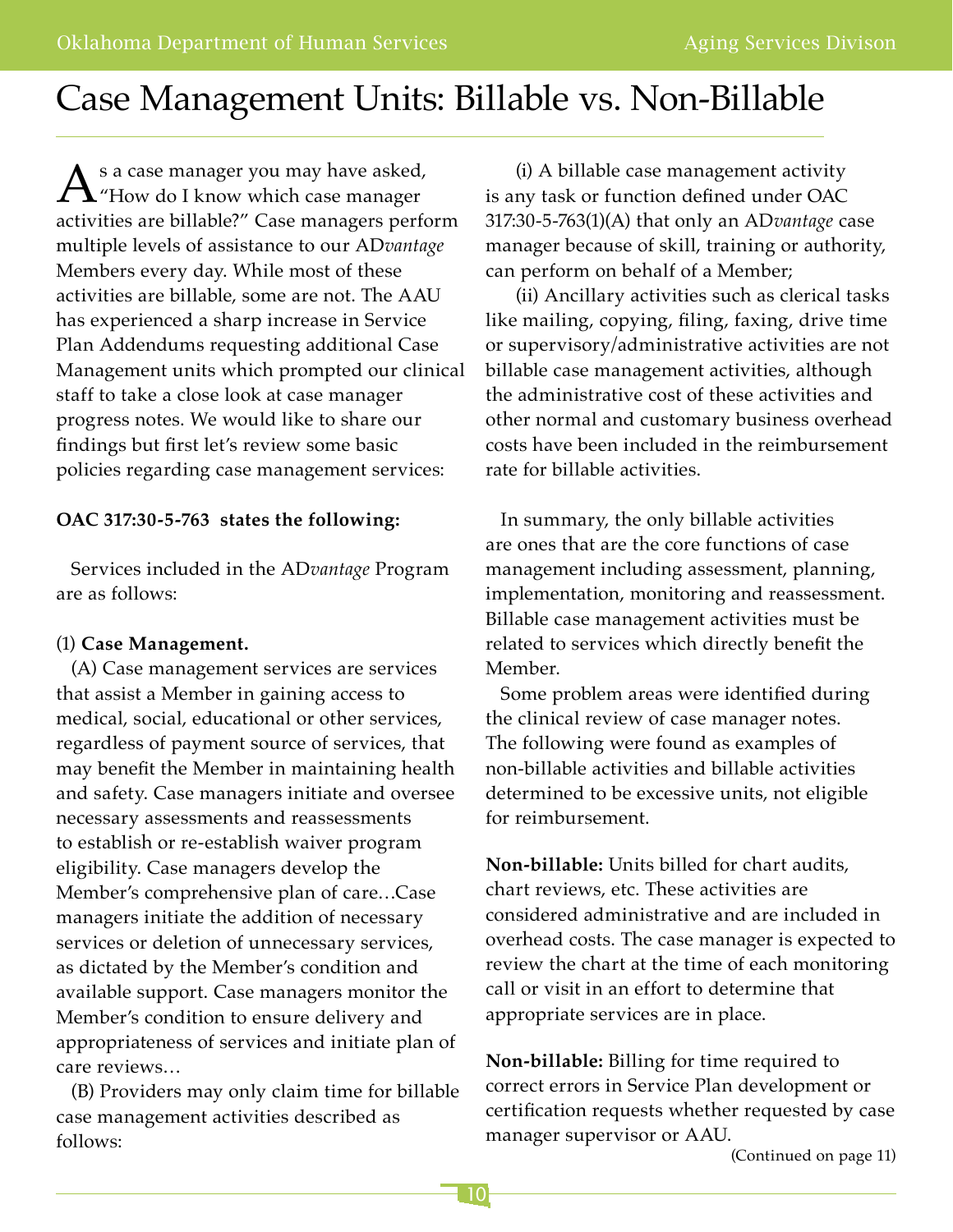#### (Continued from page 10)

**Non-billable:** Time billed for visits/phone calls with Member or family that are unrelated to Member's Service Plan.

**Excessive:** Multiple brief phone calls completed on the same day but billed at one unit each with additional time billed for documentation of each call. Call time plus documentation time should be combined to reflect total number of units i.e., four calls at seven minutes per call would be billed as two units.

**Excessive:** Lengthy visit forms completed by case manager during monitoring visits followed by lengthy narrative progress notes with time billed for both activities represents duplication of activities and units billed. Narrative notes often reflect the use of "template" or "copy and paste" type of documentation.

**Excessive:** Multiple units billed for completion of monthly "high risk summaries, high risk conferences" specifically on Members that are questionably high risk.

**Excessive:** Agencies that "require" case managers to make monthly home visits to every Member regardless of Member status. Per AD*vantage* Case Manager Standard Number 11 "the case manager monitors the Service Plan based on the community potential and health status of the Member." Every Member may not require nor desire to have a monthly visit. Monthly phone calls with quarterly home visits may be very appropriate for some Members.

**Excessive:** Billing for weekly home visits following a change in status is certainly appropriate, however billing for continued weekly visits for the same Member long

after documented stabilization is considered excessive.

**Excessive:** Multiple units billed for review of 6gs; numerous units billed for completion of an ADv9 (Provider Communication form), i.e. one unit billed and then an additional unit billed for documentation of these activities.

As always, each and every one of us is responsible for ensuring the appropriate use of Medicaid dollars. It is the responsibility of each case manager to use billable units wisely and appropriately.



FINAL IMAGE